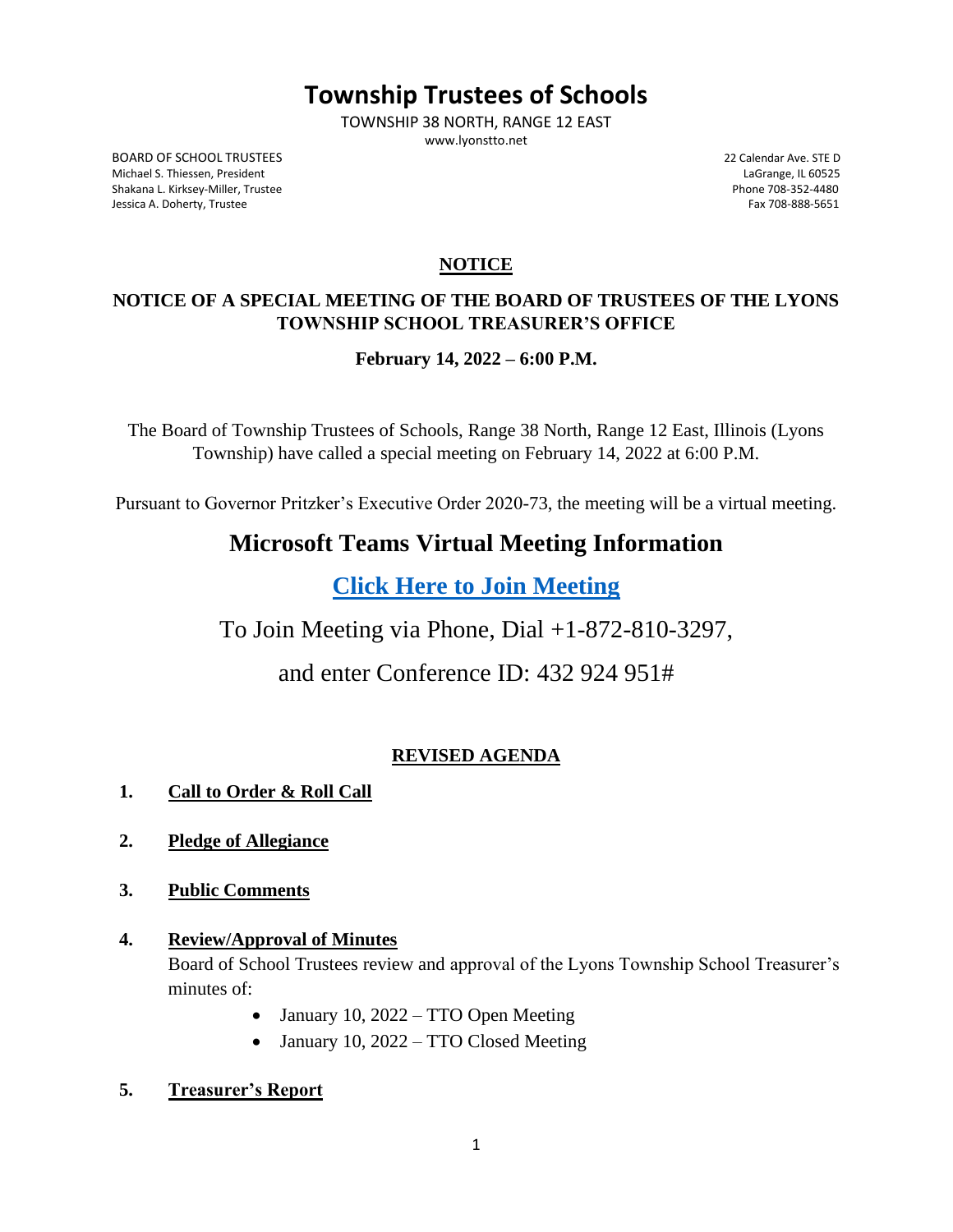#### **6. Review the Lyons Township Treasurer's Financial Reports**

Board of School Trustees discussion and review of the Lyons Township School Treasurer's financial statements for the following months as presented.

• January 2022

### **7. Review/Approval of Payables List**

Board of School Trustees approval and ratification for the payment of expenses is requested for the Lyons Township School Treasurer's payables in the amount of

• February 14, 2022 - \$ 18,395.35 ➢ **Total \$ 18,395.35**

#### **8. Review School Districts Official Records**

Board of School Trustees discussion and review of the Lyons Township Schools and Coop's financial records for:

• December 2021

#### **NEW BUSINESS:**

#### **9. Quarterly Investment Report – December 31, 2021**

#### **10. Approval of Property Lease**

#### **11. Motion to suspend the Board Meeting for the purpose of entering Closed Session**

- *Illinois Open Meetings Act, (5 ILCS 120/2 (c)(11)*, "Litigation, when an action against, affecting or on behalf of the particular public body has been filed and is pending before a court or administrative tribunal, or when the public body finds that an action is probable or imminent, in which case the basis for the finding shall be recorded and entered into the minutes of the closed meeting."
- *Illinois Open Meetings Act, (5 ILCS 120/2 (c)(1)*, "Discussion on the appointment, employment, compensation, discipline, performance or dismissal of specific employees of the public body."
- *Illinois Open Meetings Act, (5 ILCS 120/2 (c)(5)*, "The purchase or lease of real property for the public body, including meetings held for the purpose of discussing whether a particular parcel should be acquired."

#### **12. Motion to reconvene the Board Meeting of the Board of Trustees**

#### **13. Action as a result of Closed Session**

• Approval of Property Lease